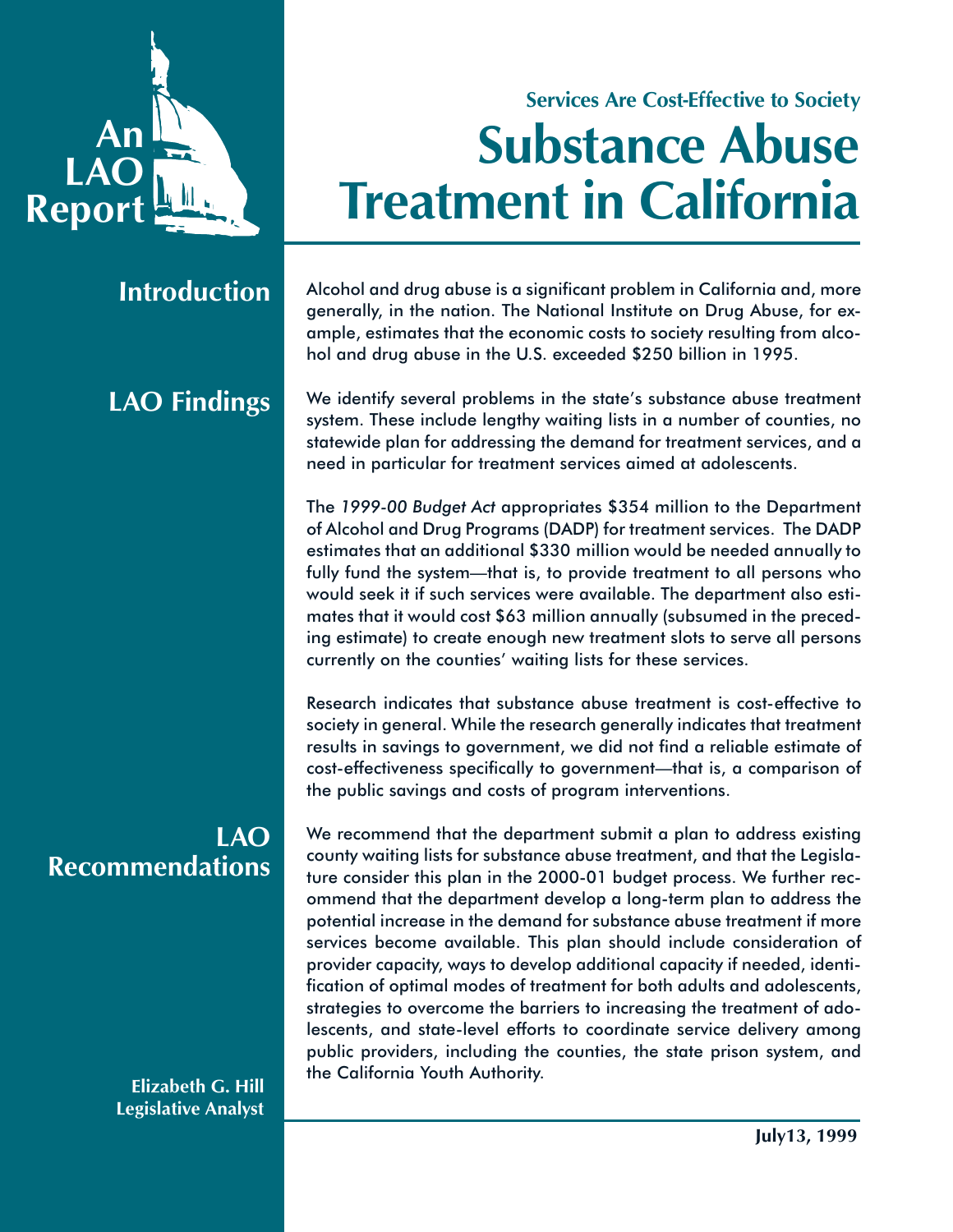

## **BACKGROUND**

### **CALIFORNIA'S ALCOHOL AND DRUG TREATMENT SYSTEM**

*Overview.* The DADP coordinates California's substance abuse prevention and treatment efforts, in consultation with counties, providers, service recipients, and other stakeholder groups. The treatment system is primarily administered by the counties, although county officials must comply with a number of state and federal regulations regarding provider licensing and the allowable uses of certain funding streams. Treatment is also provided by other public entities—such as the state prison system and the California Youth Authority and by private organizations.

The department licenses more than 1,800 programs statewide, about half of which receive public funding. In addition, DADP collects client characteristics data from these providers and countylevel data on treatment capacity, enrollment, and waiting lists. Little information is collected regarding treatment outcomes.

*Characteristics of Treatment Recipients.* Since July 1995, more than 600,000 Californians have received publicly funded treatment of some type. Of these, 64 percent were male and 36 percent female. The average age of those in treatment has dropped slightly in recent years, from 38 in 1995-96 to 36 in 1997-98, due to an increasing proportion of adolescents and young adults (see Figure 1). People in treatment represent a variety of races and ethnic backgrounds, although the treatment population is predominately white.

*Numerous Funding Sources.* Counties receive an annual allocation of federal and state funds from DADP, a portion of which must be matched using county funds. In 1999-00, the department will allocate more than \$300 million to counties for the provision of substance abuse treatment.

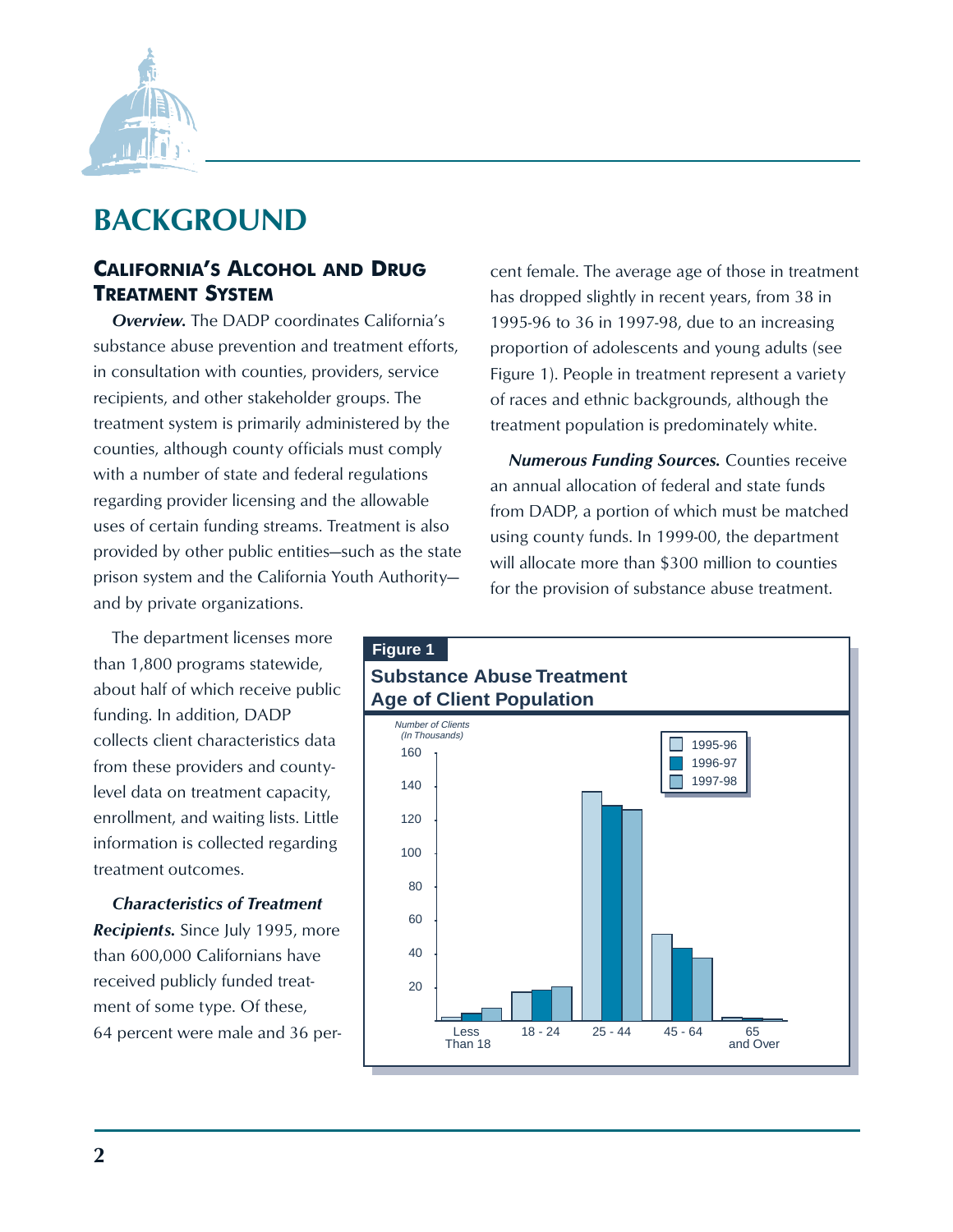These funds come from a variety of sources (see Figure 2), including the federal Substance Abuse Prevention and Treatment (SAPT) Block Grant, state and federally funded Medi-Cal program reimbursements, and the state General Fund.

The federal and state allocations are primarily based on historical funding levels and vary widely among counties. This variation is largely due to differing amounts of federal grants that counties received during the 1970s and 1980s, prior to the current federal policy of providing block grants to each state. The state initially used the county grant amounts as a basis for allocating the federal block grant funds. As a result, counties that had been more aggressive in pursuing federal grants received a disproportionate share of the block grant. The current allocation formula, moreover, is only partially based on indicators of need.

*Service Provision Varies.* Some counties provide counseling and other treatment services directly, some contract with private treatment programs, and others offer both direct and contract services. San Francisco and Los Angeles Counties, for example, contract with a wide variety of community-based providers offering a range of treatment services. In contrast, Tehama and Shasta Counties hire staff to conduct counseling sessions at county offices and contract for other services, such as more intensive residential treatment, only when necessary. In general, urban counties are likely to contract for a larger percentage of treatment services than rural counties.



### **TYPES OF SUBSTANCE ABUSE TREATMENT**

Substance abuse treatment programs can be categorized in a number of ways. We have grouped the common treatment programs into two main categories, detoxification and recovery (see next page). Each category includes a range of treatment options, both residential and outpatient. All of these treatment options are available in California, although each county offers a different mix of services.

*Detoxification.* Detoxification is the process of withdrawing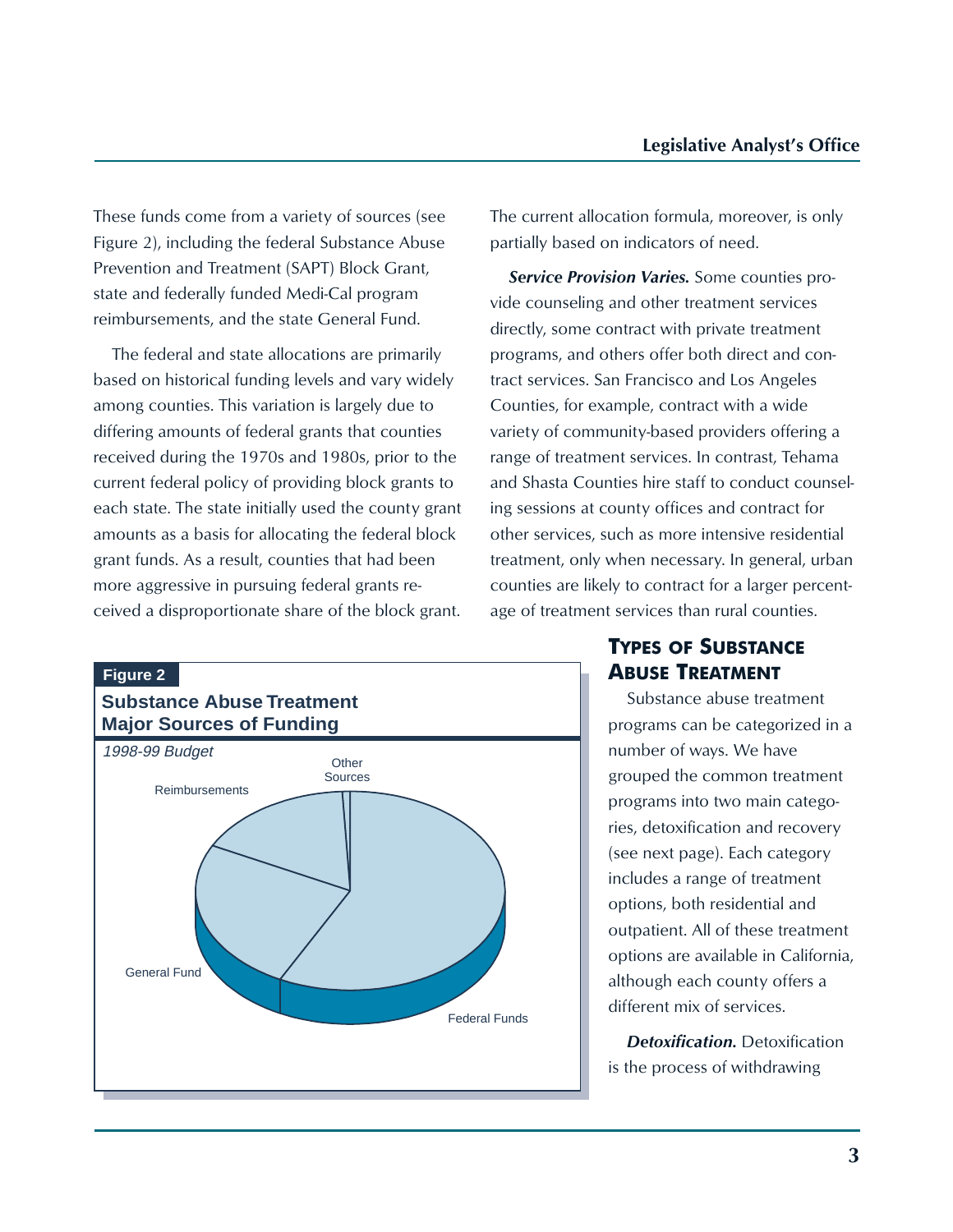

from alcohol or other drugs, which may be done in an outpatient or residential program. Detoxification is primarily seen as a short-term way to stabilize clients and prepare them to move into the recovery phase of treatment. Detoxification by

itself is not considered an effective means of treating substance abuse.

*Recovery.* Outpatient and residential treatments that help addicts remain sober are included in this category. They are clustered into four main groups, each encompassing a wide variety of programs with different approaches to recovery (see Figure 3). These programs may include group, individual, or family counseling; education and vocational training; social skills training; and other components that help participants change their lifestyles in order to maintain sobriety. Many programs have both an active treatment component and an "aftercare" component that supports clients when they are back in the community and at a greater risk of relapsing. Aftercare

commonly includes participation in a self-help group, including "12-step" programs.

*California's Treatment Mi***x**. Just under 70,000 publicly funded treatment slots were available on

#### **Figure 3 Common Types of Substance Abuse Treatment Detoxification Outpatient**—Used primarily for people addicted to methamphetamine, crack cocaine, tranquilizers, and other drugs that require some supervision during detoxification. There are no time limits for the program, and the average participation time is seven to ten days. **Residential**—Used primarily for people addicted to alcohol. Clients are often brought to this type of program by a law enforcement agency, where they are held for an average of 72 hours and encouraged to enter a recovery program. **Methadone**—A 21-day outpatient program that utilizes a tapered dosage of methadone to help clients overcome addiction to heroin. This method of treatment is required for most clients before they are allowed to receive long-term services through a Narcotic Treatment Program provider. **Recovery Outpatient Drug Free**—The least intensive service provided to clients, offering group and individual counseling sessions. Participants average five counseling sessions per month and are encouraged to stay in treatment at least 120 days to achieve the best results. There is no limit to the number of counseling sessions a participant may attend. **Residential Drug Free**—This service removes clients from the environment that promotes or enables their addictive behavior, replacing it with a recovery environment promoting sobriety. The average length of stay is 90 days, although many providers include a formal aftercare program that includes return visits to the facility and ongoing counseling. Most resident drug free programs focus on preg-

nant and postpartum women and include parenting skills and other life skills as part of their curriculum.

**Day Treatment Drug Free**—Participants generally attend counseling sessions and classes three to four days a week for four to five hours per day. The most common participants in these programs are pregnant and postpartum women and children under 21.

**Narcotic Treatment Program**—An outpatient service that utilizes methadone or levo-alpha-acetylmethadol (LAAM) to help clients remain free of narcotics. Narcotic treatment clinics are also required to provide medical evaluations, treatment planning, and counseling. Methadone generally is taken daily, while LAAM is taken every 72 hours. This is considered a long-term treatment method, with an average participation of one year.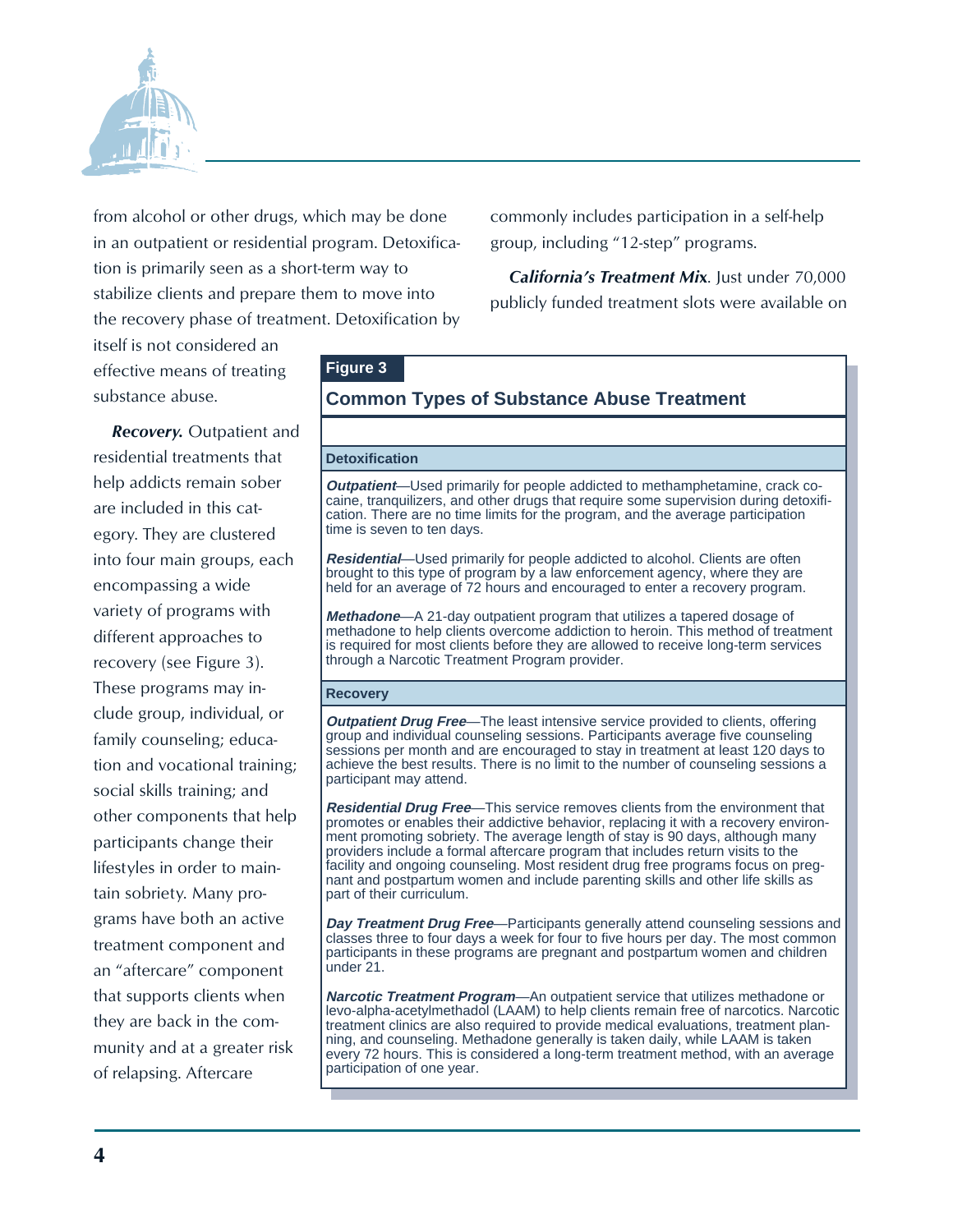September 30, 1998, according to DADP. Recovery programs accounted for 92 percent of the available slots, while detoxification programs made up the remaining 8 percent. Fifty percent of the recovery slots were in outpatient drug free programs, with an additional 35 percent in narcotic treatment programs (see Figure 4). About 10 percent of the recovery slots were in residential treatment programs, and less than 4 percent were in day treatment programs.

#### **TREATMENT EFFECTIVENESS**

*Does Treatment Work?* A recent review of more than 600 research studies, conducted by the nonprofit organization Physician Leadership on National Drug Policy, found substantial evidence that drug addiction treatment is effective at

reducing substance abuse, crime, and medical costs. Numerous longitudinal research studies have found that, in general, substance abuse treatment is effective for individuals. Research participants generally report using alcohol and other drugs less often and in smaller quantities after they participate in treatment. Some studies have also measured lifestyle changes among treatment participants, finding less risky sexual behavior, fewer suicidal thoughts, and a greater ability to find and retain employment.

Some research studies have concluded that substance abuse treatment is cost-effective for society as a whole. The societal benefits of substance abuse treatment usually are measured in terms of avoided costs to individuals and govern-

#### **Figure 4**



ments—such as for emergency room visits, criminal activity, and welfare and disability payments that would likely have occurred in the absence of treatment. The 1994 California Drug and Alcohol Treatment Assessment (CALDATA) study, conducted by the National Opinion Research Center in conjunction with DADP, analyzed costs and outcomes for California residents who received treatment between October 1, 1991 and September 30, 1992. Researchers calculated that \$200 million spent on treatment during that time yielded \$1.5 billion in avoided costs to society in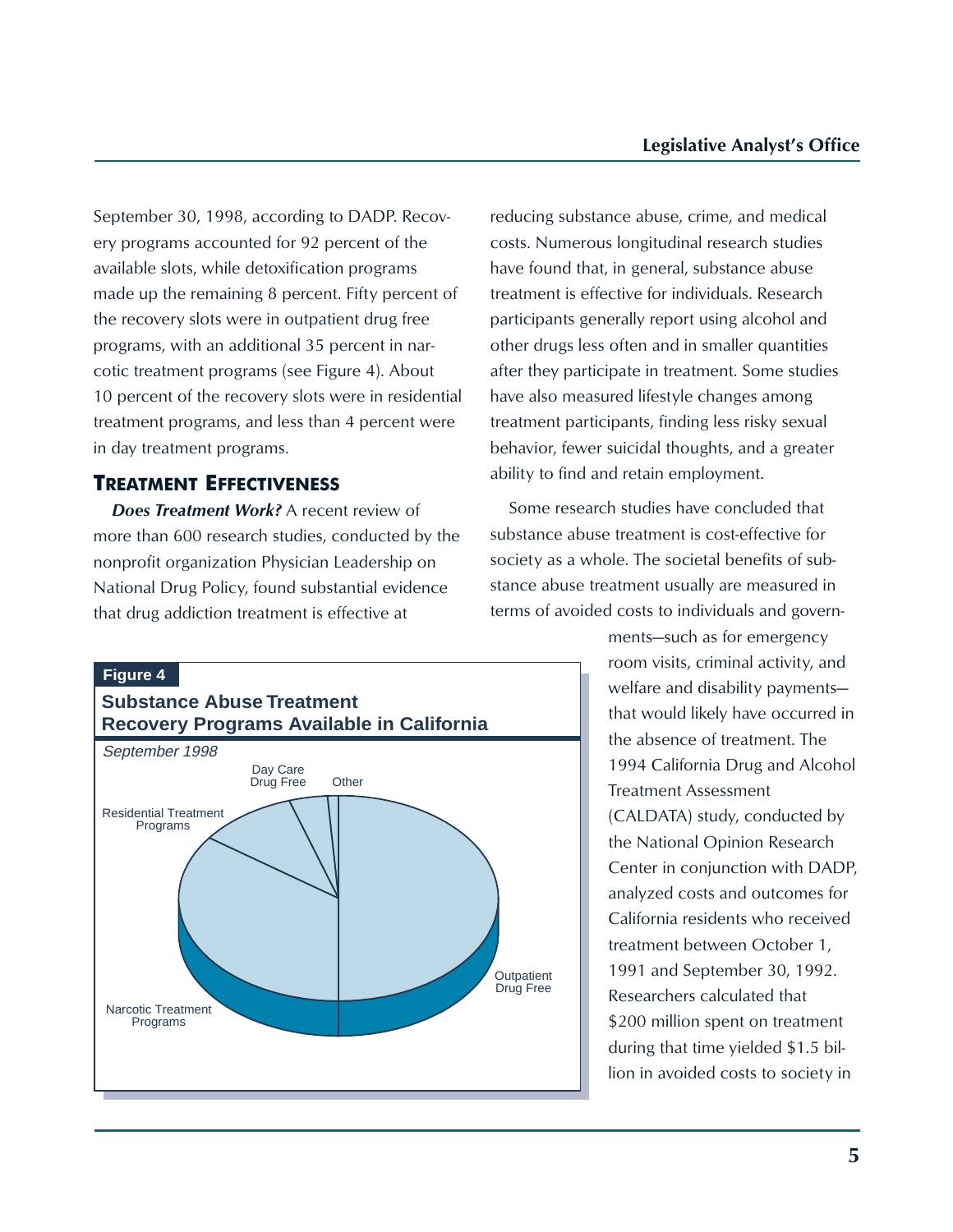

the first year after treatment, a 7:1 return on investment. Most of the savings were due to the decrease in the treatment clients' criminal activity, which includes avoided costs to the criminal justice system and the victims of crime. While some of the savings could be attributed to federal, state, and local governments, the CALDATA study did not specifically identify such savings.

In a recent review of cost-effectiveness studies, the Center for Alcohol Studies reported that the benefits of substance abuse treatment outweigh the costs. Depending on such factors as the type and length of treatment and client characteristics, the benefit-to-cost ratios ranged from 2:1 to 10:1. A number of studies using data from the Treatment Outcome Prospective Study found a 4:1 benefit-to-cost ratio.

Research on substance abuse treatment, however, often is problematic. For example, data collected from treatment recipients may not always be reliable, most studies lack control groups (randomly assigned comparison groups that do not receive the treatment), and it is difficult to generalize the results of one treatment program to others that may be similar but not exactly the same. A recent General Accounting Office (GAO) report examined some common limitations of the research on substance abuse cost-effectiveness, noting that even the most widely respected studies generally lack control groups, thus limiting the conclusions that can be drawn. In addition, the GAO indicated that the common practice of using self-reported data on drug use and criminal activity before and after

treatment may tend to overstate treatment effectiveness. The GAO suggested increased use of objective tests such as urinalysis to confirm selfreported data.

*Which Treatment Is Best?* Research directly comparing one type of treatment against another is uncommon. Instead of singling out a particular treatment, researchers have generally found that any of the treatment programs studied achieve better outcomes than no treatment at all. The studies that have attempted to compare different types of treatment programs have generally been unable to show significant differences in the outcomes of these programs. Interestingly, several studies have found that outpatient treatment can be just as effective as inpatient treatment (although they caution that residential treatment still is needed in many cases, particularly for those with severe addictions). Outpatient treatment is, on average, less expensive than residential treatment, and it has become the most common form of substance abuse treatment.

*How Much Treatment Is Needed?* Researchers have consistently found better outcomes for addicts who remain in treatment longer. The Drug Abuse Treatment Outcome Study analyzed data from more than 10,000 clients at programs in 11 cities. This study generally found significantly better results for clients who remained in treatment for at least three to six months than for those who had left within the first three months of treatment. Researchers have theorized that the length of time clients remain in treatment is an indication of the overall quality of their experi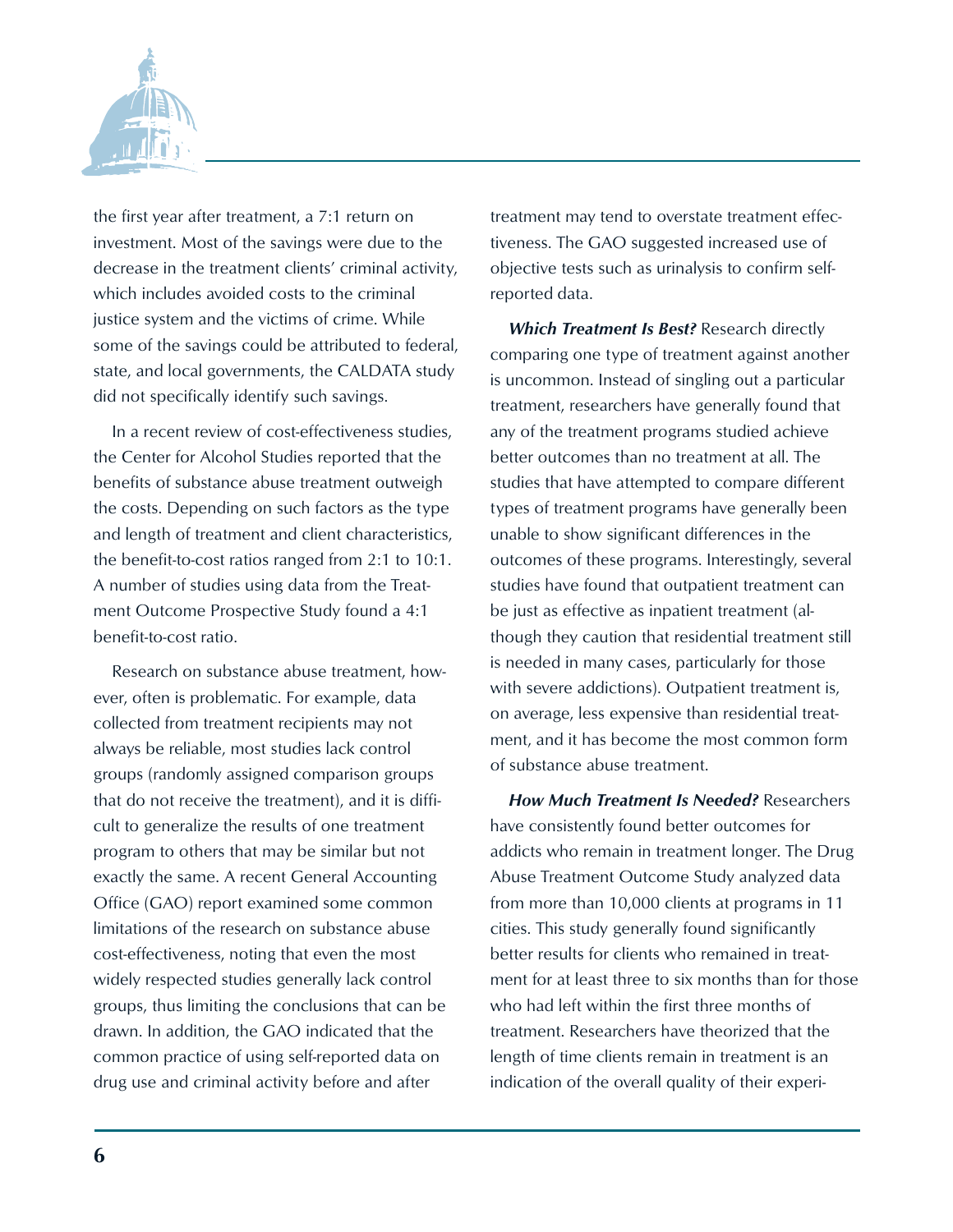ence, including their relationships with program counselors, whether they are satisfied with the treatment services available to them, whether they are able to participate in ancillary services such as education and job training, and whether they participate in support groups after "graduating" from treatment.

*Why Isn't Treatment 100 Percent Effective?* Although numerous researchers have found treatment to be both effective and cost-effective, they acknowledge that treatment doesn't always work. People with substance abuse addictions may enter numerous treatment programs, maintaining periods of sobriety before relapsing and eventually seeking treatment again. The question of what makes treatment effective for one person and ineffective for another has not been definitively answered.

*Summary.* A substantial amount of research has been amassed indicating that substance abuse treatment is generally effective for individuals and cost-effective for society as a whole. However, further research is necessary to quantify the type and amount of savings that can be achieved as well as the types of treatment that work best for certain individuals.

### **REDESIGNING CALIFORNIA'S TREATMENT SYSTEM**

At the direction of the Legislature, DADP formed an advisory committee in 1995 to investigate the feasibility of a managed care model for treatment services. In May 1997, rather than recommending a managed care system, the

committee recommended designing a new "system of care" in which providers, counties, and the state collaborate to provide high quality, costeffective treatment services. Specifically, the committee set forth five major goals:

- Access to prevention, intervention, treatment, and recovery services for all segments of the population.
- Quality, effective substance abuse services.
- Coordination with and access to other affected service systems, such as mental health.
- Accountability and continued improvement within the drug and alcohol system.
- Improved client outcome measures.

Since the initial report to the Legislature, the project—known as the System of Care Redesign, or SOCR—has changed somewhat. Currently, its main thrust is the creation of a computerized outcome measurement system that will enable the state to collect more client data than is currently collected through the Client Alcohol and Drug Data System. The department hopes to collect data on clients' level of functioning before, during, and after treatment to determine which types of treatment work better for certain clients. According to the department, these data ultimately will help counties and providers to choose the best type of treatment for each client.

The redesign project was authorized until October 31, 2001 by Chapter 389, Statutes of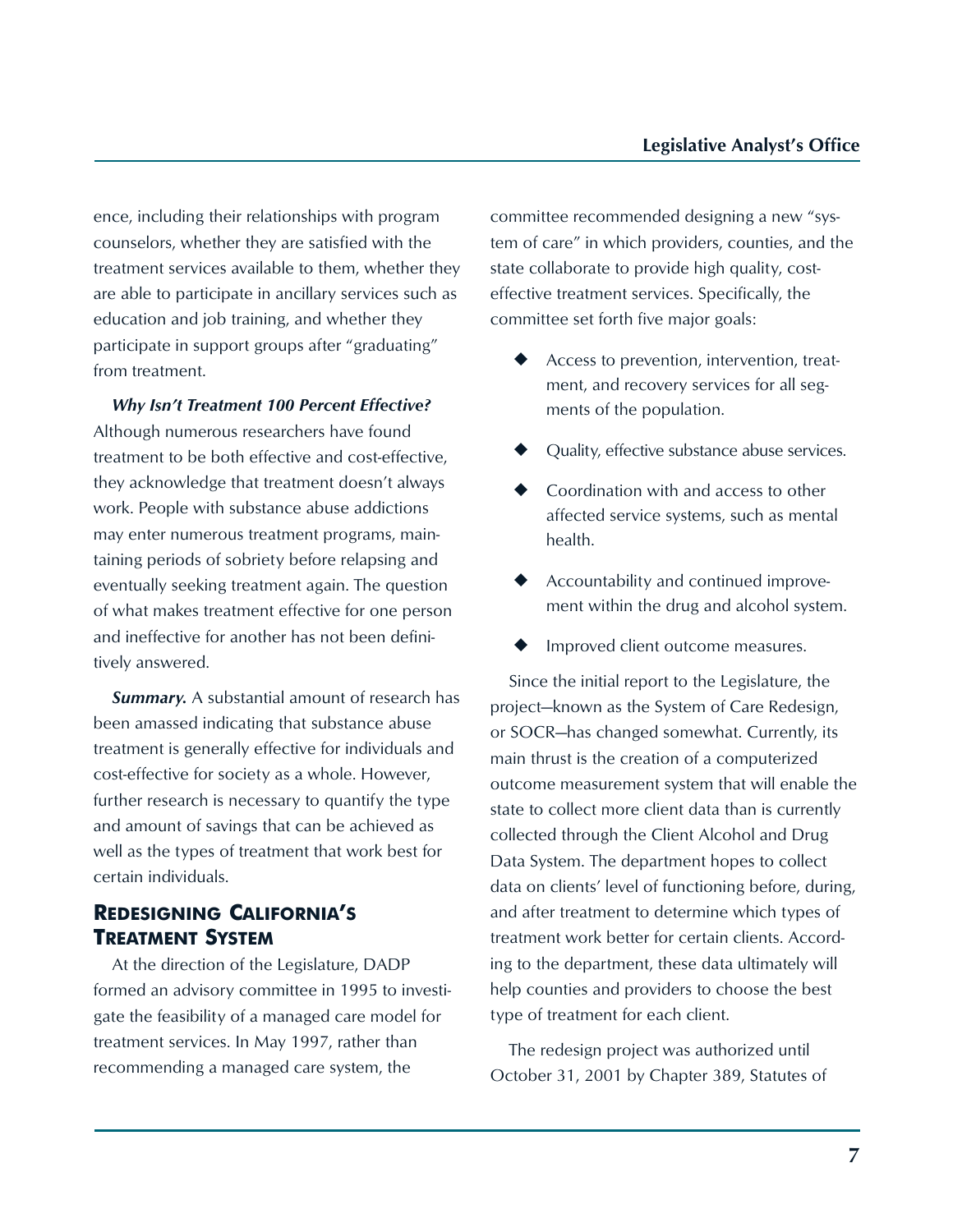

1998 (SB 2015, Wright), which requires the department to submit annual status reports during the budget process. The computer system will be developed and pilot-tested with the assistance of the Drug Abuse Research Center in the University of California at Los Angeles, using a three-year, \$1.5 million grant from the federal Substance

Abuse and Mental Health Services Administration (SAMHSA). The department anticipates piloting the system with 35 providers in 12 counties, encompassing about 12,000 to 15,000 clients. A sample of 2,700 clients will be interviewed as part of the pilot program.

# **LAO FINDINGS**

Our review of California's substance abuse treatment system has led us to reach a number of conclusions regarding statewide treatment needs and the capacity of the current system to meet those needs. Our findings, which are discussed in detail below, are summarized in Figure 5.

### **SYSTEM OF CARE REDESIGN IS WORTHWHILE**

The goals of the redesign effort are ambitious, and the collection of outcome data is likely to provide a basis for improving the delivery of substance abuse prevention and treatment services. In addition, the collection of

### **Figure 5 Summary of LAO Findings California's Substance Abuse Treatment System** ■ Treatment **Is Cost-Effective.** Research indicates that substance abuse treatment is cost-effective from the perspective of society. We did not find a reliable estimate of cost-effectiveness specifically to government. ■ Redesign Project Promising. The department's System of Care Redesign project is likely to provide data that will facilitate improvements in the delivery of substance abuse prevention and treatment.

- **County Waiting Lists Understated.** A majority of counties report waiting lists for treatment, but these lists understate the potential demand for treatment if services were available.
- **Full Funding of Treatment System.** The department estimates that an addi-✔ tional \$330 million would be needed to fully fund California's treatment system (serve all persons who would seek treatment if available).
- **Costs to Fund Waiting Lists.** An estimated \$63 million (contained in Full ✔ Funding amount above) is needed to create enough new treatment slots to treat everyone currently on a waiting list.
- **Few Adolescents in Treatment.** Despite recent increases in the number of adolescents in treatment, only 10 percent of the estimated number of adolescents who need publicly funded treatment receive it, compared to 17 percent for adults. ✔
- **Plan Lacking.** California lacks an overall plan to address the need for substance abuse treatment.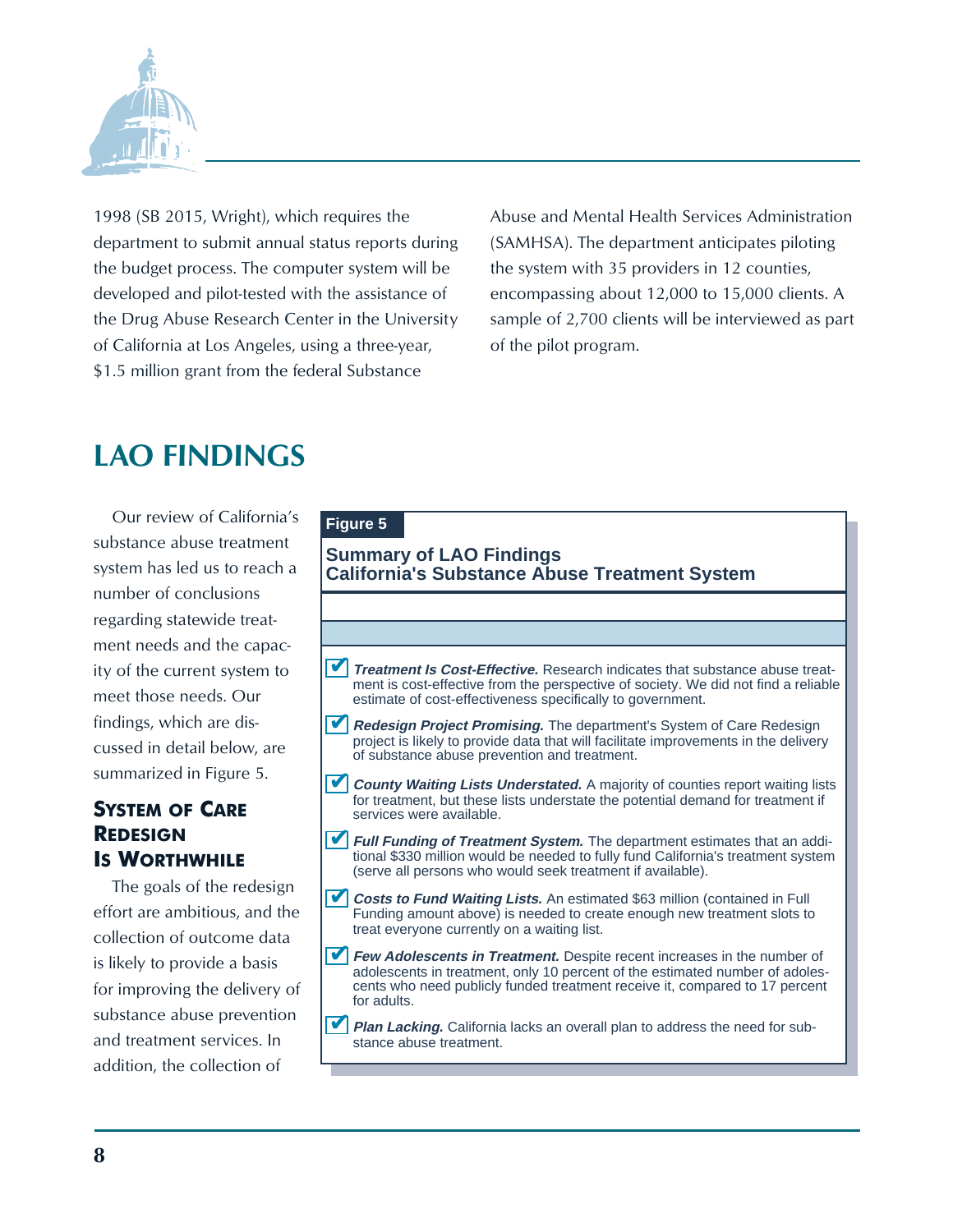outcome measures may improve accountability for the use of public funds and ultimately allow the Legislature to target funding to programs that have a proven record of effectiveness. Despite these potential advantages, we caution against viewing the project as a solution for all of the problems with the existing treatment system for several reasons, including:

- ◆ Uncertain Implementation Timelines. We do not anticipate full implementation of the redesign until 2002 and possibly later. The SAMHSA grant that will be used to develop a computerized outcome system runs through September 2001, while the enabling state legislation authorizes the department to test the system through October 2001. The DADP must report its findings to SAMHSA in September 2001. However, due to the Governor's Executive Order requiring that all computer projects that are not mandated or addressing Year 2000 problems be deferred, the Department of Information Technology (DOIT) denied approval for the assessment data system, a crucial component of the project. The DADP will still collect data from providers, but will not be able to develop the system needed to measure treatment outcomes or create linkages to other data systems until the assessment data system is approved. At the time this report was prepared, the department did not know when DOIT would reconsider the decision.
- **Limited Data Collection.** The measurement system will only collect data on the population in treatment, which may not be representative of everyone who needs it. While the system should provide rich information on those who are able to access treatment, it will not take the place of local or statewide needs assessments examining substance abuse trends, treatment demand, and gaps in treatment services. As currently designed, it will not collect data on individuals on the waiting lists, whether they eventually receive treatment services, or how long they wait for treatment.
- **Methodology Limitations.** The project does not employ a random assignment experimental methodology (using control groups), which is the best scientific method for determining program effects.

#### **FISCAL ESTIMATES TO ADDRESS NEED FOR TREATMENT**

As discussed previously, the research indicates that substance abuse treatment results in net savings to society. While the fiscal impact on government—state and local governments in California in particular—has not been delineated, we believe the evidence on program effectiveness is sufficient to warrant additional action at the state level to address the need for such treatment.

*Waiting Lists Understate Potential Demand for Services.* On September 30, 1998, there were 5,000 people on the counties' waiting lists for substance abuse treatment. For applicants who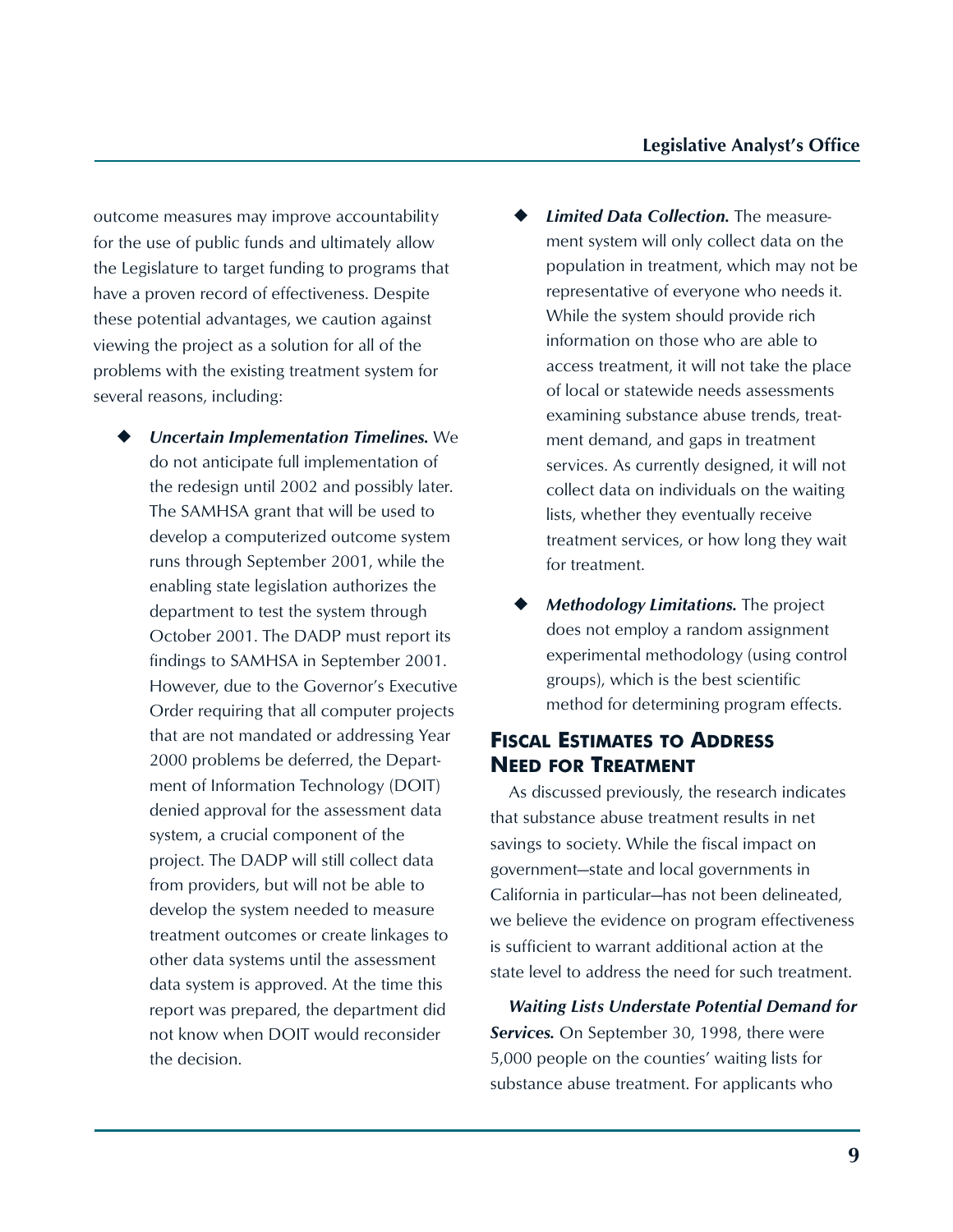

move from the waiting list into a treatment program, the number of days spent on the waiting list depends on the type of treatment sought. The average wait is 14 days, with waits ranging from an average of 6 days for residential detoxification programs to an average of 37 days for methadone maintenance services. More than half the applicants on the lists at the end of September were seeking residential drug free services. Approximately 20 percent were waiting for outpatient methadone maintenance services. Another 10 percent were seeking outpatient drug free services.

We note that waiting lists are an imprecise measure of the demand for treatment services and generally understate the number who would seek services if they were available. In many counties, for example, the lists are controlled by individual providers who may place limits on the length of their waiting lists or require people seeking treatment to call in on a daily basis in order to remain on the list. The availability of services also plays a role. If a county does not offer a particular type of treatment (due to a lack of providers, for example), there will be no waiting list for it, although there may be a substantial need for it. In addition, in counties with long waiting lists, potential clients might feel it is not worth the time to sign up for treatment because it could be weeks or months before a slot becomes available.

The DADP estimates that it would cost \$63 million annually to create enough new treatment slots (approximately 5,000) to accommodate the current average monthly number of people on the waiting list. To a large extent, this represents the

cost of reducing the "backlog," in that many of the people on waiting lists do eventually receive services; but we also note that waiting may reduce the effectiveness of the services provided to some persons and cause others to "give up"and forgo treatment.

We note that providing sufficient funds to accommodate the existing waiting lists is likely to have the effect of increasing the demand for treatment services, in which case waiting lists would still be in evidence. This occurs because the availability of treatment slots has an effect on the number of persons who would choose to seek such services.

*Costs to Accommodate Potential Demand for Services.* Substance abuse prevalence rates are generally considered to be conservative estimates of the need for treatment. This is because the studies on which the rates are based undercount the populations at high risk for substance abuse, partly because they rely on self-reported data. Prevalence studies estimate that 8.2 percent of youth and 15 percent of adults need substance abuse treatment. Based on these prevalence rates, we estimate that about 3.3 million Californians aged 12 through 64 need treatment for substance abuse problems.

The DADP estimates that an additional \$330 million would be needed annually to serve everyone who needs treatment and would seek it if available. This amount would fund about 56,000 additional treatment slots. The department's estimate assumes that (1) 15 percent of the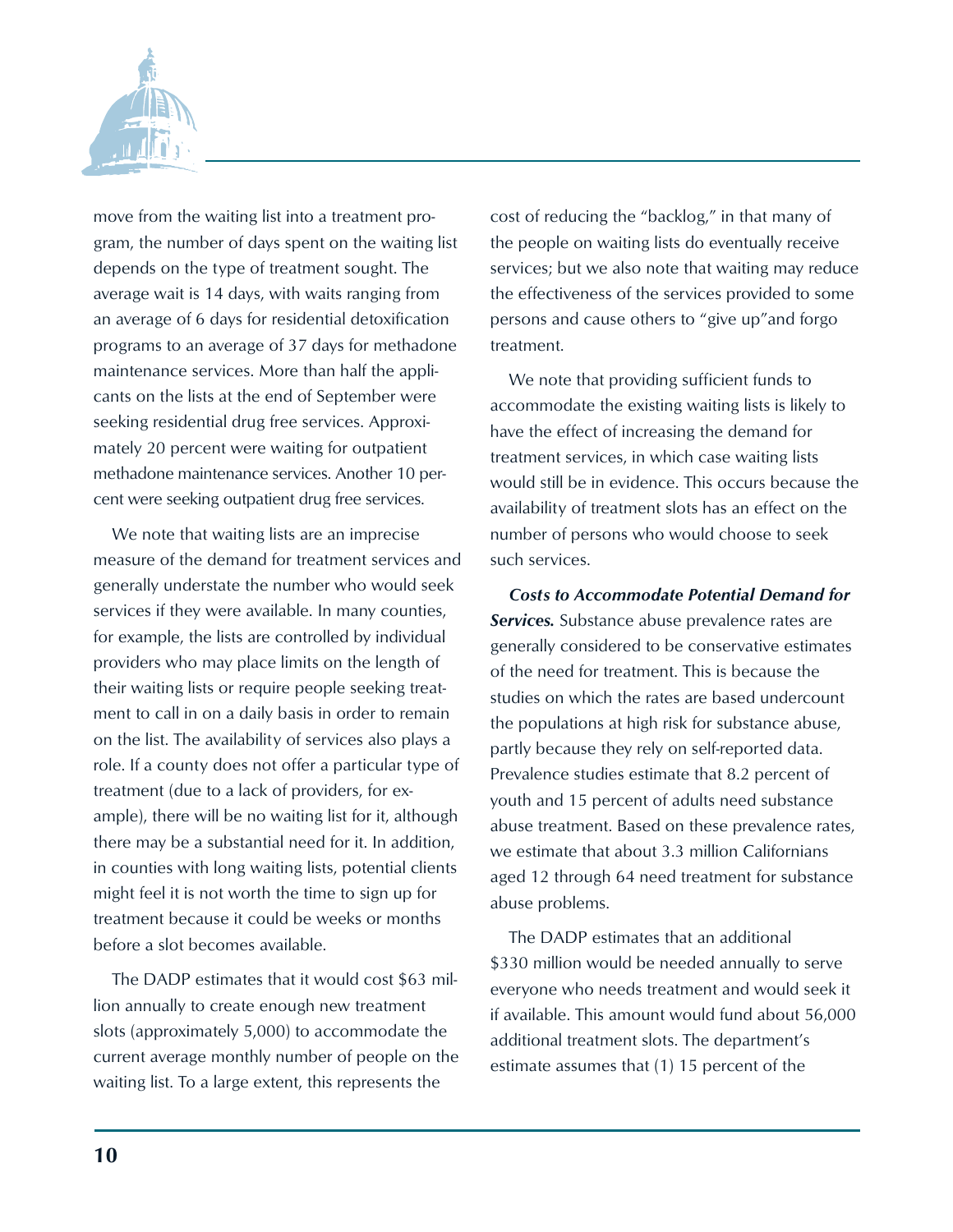people who need treatment will seek it, (2) 26 percent of the adults and 54 percent of the adolescents in that group will need *publicly* funded treatment, and (3) about 70,000 publicly funded treatment slots are currently available.

We note that this estimate includes treatment costs but does not include the cost of new facilities that might be needed in order to expand the system. We also note that the cost of adolescent treatment is based on nonresidential treatment services for youth, including the relatively low-cost outpatient drug free and day care drug free treatment. Many people we interviewed while researching this report, however, told us that more residential services are needed for adolescents. If those services were developed, the average treatment cost would increase.

We also expect that the expansion of treatment services would tend to have the effect of reducing the "prevalence rate" that reflects the proportion of the population that needs treatment, thereby reducing future annual costs. This will depend on a number of factors, including how many people relapse and seek additional treatment, the types of treatment accessed, and the effectiveness of treatment.

Finally, we note that the department's estimate of potential costs is subject to considerable uncertainty. It is based, in large part, on national prevalence studies which are not specific to California and which depend on subjective definitions of what constitutes substance abuse.

#### **TREATMENT FOR ADOLESCENTS**

*Trends in Drug Use Among California Youth.* Adolescent drug use is measured by numerous national, state, and local surveys. These surveys generally show that a smaller percentage of California youth use alcohol and tobacco than in the rest of the nation, while a higher percentage use illicit drugs.

The Southwest Regional Laboratory/WestEd has surveyed California middle- and high-school students biennially since 1985. The most recently published results, which are from the 1995 survey, reflect many of the same trends seen in nationwide studies from the same period. Overall, the use of alcohol has decreased slightly since reaching its highest point in 1991, although half of seventh graders, two-thirds of ninth graders, and three-fourths of  $11<sup>th</sup>$  graders reported some drinking during the six months prior to the survey. In contrast, rates of marijuana use have been increasing since the 1991 survey, hitting an alltime high in 1995. The percentage of students reporting the use of any illicit drug has also increased. Figure 6 (see page 12) shows the rates of alcohol, marijuana, and any illicit drug use during the six months prior to the survey for  $11<sup>th</sup>$  grade respondents. For  $11<sup>th</sup>$  graders, the rates of use for alcohol, though much higher than for other drugs, appear to have leveled off somewhat, while the rates for marijuana and any illicit drug use show an upward trend beginning in 1991.

 *Availability of Services.* Although adolescents (ages 12 through 17) represent a greater proportion of the treatment population today than in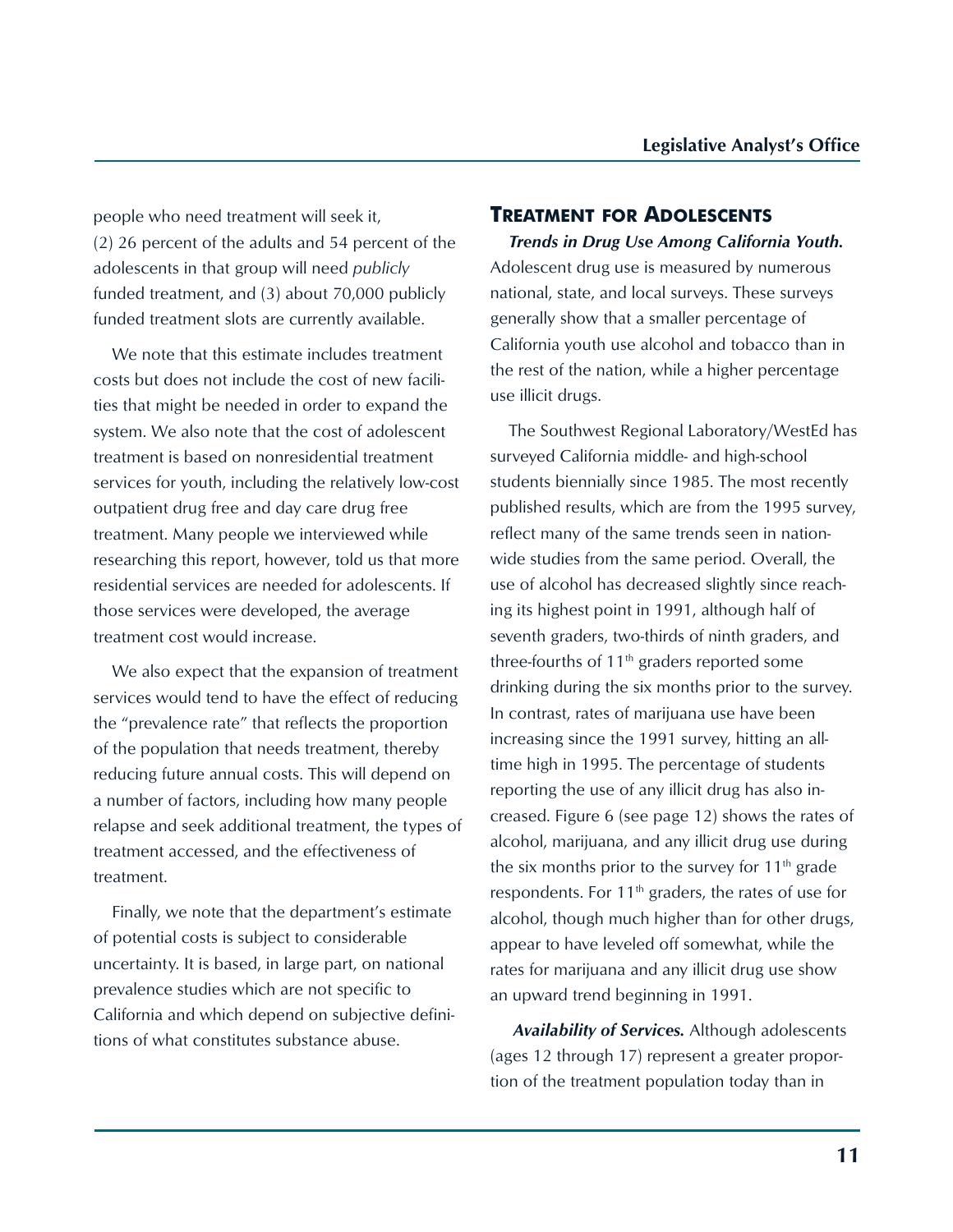



1995, a smaller percentage of adolescents than adults receive publicly funded treatment they need. Only 10 percent of the estimated number of adolescents who need publicly funded treatment receive it, while approximately 17 percent of adults who need such treatment receive it. (We note that these are rough estimates, based on the prevalence studies cited earlier in this report.)

In 1995-96, just over 2,300 adolescents were admitted to detoxification and recovery programs—about 1 percent of all clients. By 1997-98, the number of adolescents receiving services had grown to 7,800, or about 4 percent of the treatment population. Despite the growing numbers of adolescents in treatment, at any given time an estimated 800 youth (ages 12 through 17) are on

waiting lists for treatment. The DADP cannot estimate how many of those adolescents are ultimately served or how long they wait for services.

#### *Barriers to Residential Treat-*

*ment.* California's treatment system was developed to serve adults, not children (perhaps because adults comprise the vast majority of those needing services). As is the case for adults, the youths who do receive treatment generally participate in outpatient drug free programs, typically in group or individual counseling sessions. Very little residential treatment is available,

particularly for adolescents.

Organizations that wish to provide residential treatment for adolescents may find it difficult to do so because of restrictive licensing regulations. Residential facilities may only serve adults unless they apply for a waiver, and those receiving waivers can serve no more than three adolescents at a time. Statewide, only three residential substance abuse treatment facilities have waivers to serve adolescents and they provide a total of five beds. In addition, DADP has certified 31 group homes, licensed by the Department of Social Services (DSS), to provide drug and alcohol treatment services. However, there are no standards for the level of services provided and no treatment protocols. Neither DADP nor DSS has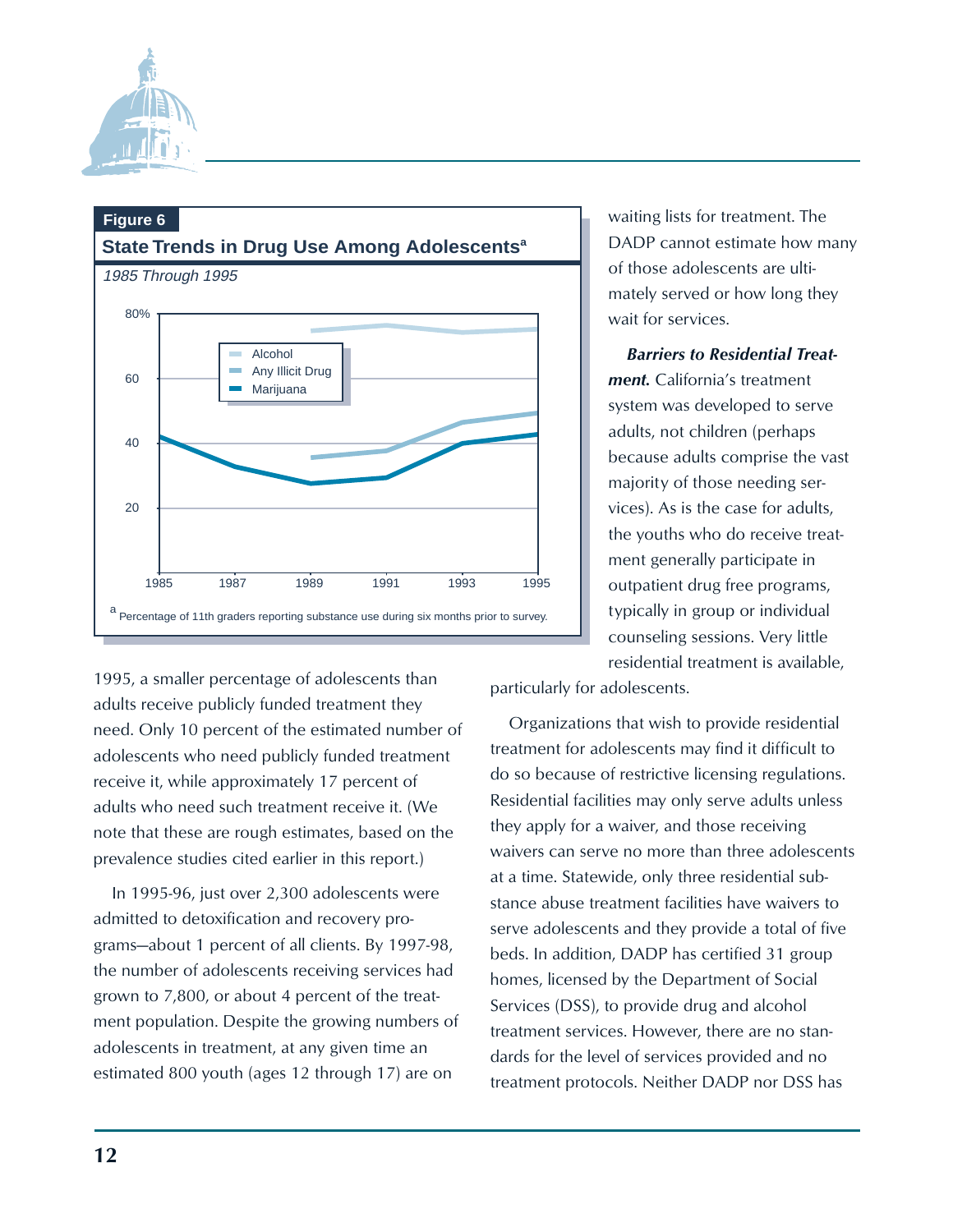data on the number of adolescents who receive treatment in the group homes.

**Other Barriers to Treatment**. Adolescents face a number of other barriers to treatment—for example, access to transportation to service sites. In addition, there are few youth-only services and few proven models for treatment designed to meet the unique needs of adolescents.

The different developmental stages of adolescence are barriers as well. Depending on their level of maturity, adolescents may have difficulty recognizing and admitting to a substance abuse problem.

*Treatment Gap Not A New Issue.* Adolescent treatment has been a topic of concern to the Legislature for many years. Recently, legislation was enacted—Chapter 866, Statutes of 1998 (AB 1784, Baca)—requiring DADP to collaborate with counties and service providers to increase the availability of such treatment. The *1998-99 Budget Act* earmarked nearly \$5 million to fund this legislation. In April 1999, DADP allocated a total of \$4.75 million to 20 counties. The Adolescent Treatment Program (ATP) grants ranged from \$50,000 to \$900,000 and will fund such projects as a new multicounty residential treatment facility, neighborhood-based youth center programs, and day treatment programs at continuation school sites. The target populations for the ATP grants include adolescents who are on probation, involved in gangs, or attending alternative and continuation schools.

In order to further increase adolescent access to effective treatment, we recommend that legislation be enacted requiring the department to identify effective treatment models for adolescents and strategies to remove barriers to treatment of adolescents. At a minimum, we believe the department should (1) evaluate existing adolescent treatment programs, (2) examine current treatment licensing and certification regulations to determine whether they allow adequate access to a range of treatment options for adolescents, (3) develop options for improving access, and (4) estimate the cost of these options.

#### **ENSURING COORDINATED DELIVERY OF SERVICES**

Although most substance abuse treatment services are provided through the counties, the state correctional agencies provide a substantial amount of treatment services for criminal offenders. The California Department of Corrections (CDC) currently has about 5,000 treatment slots in state prisons for inmates, and the department is in the process of acquiring 1,000 more slots in community-based correctional facilities. In addition, the Department of the Youth Authority currently has more than 1,100 slots in its facilities. Both CDC and the Youth Authority also contract with counties and local drug treatment providers to provide services to parolees in the community.

We have recommended that the Legislature expand substance abuse treatment services to state inmates and parolees for two primary reasons. First, substance abuse among offenders tends to be a significant contributor to their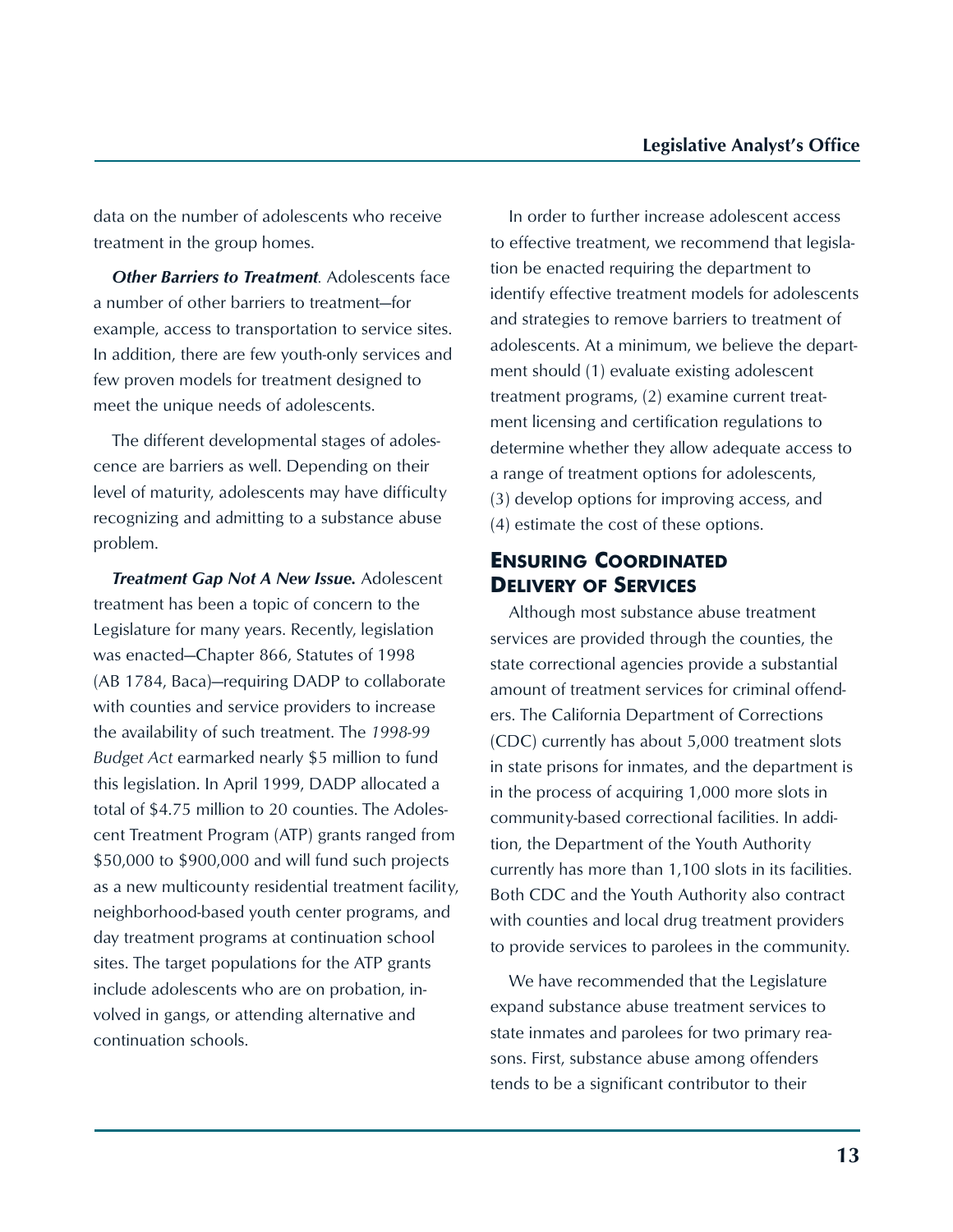

criminal behaviors. Second, studies have shown that effective treatment can reduce future recidivism of offenders and thus save the state and local government (and society generally) substantial sums of money.

It is important, however, that treatment services in state correctional agencies be coordinated with DADP, the counties, and local treatment providers in order to ensure that the services are effectively delivered. In this respect, we note that some local treatment providers have pointed out that they are required to provide different levels and kinds of services to county probationers and state parolees—due to the differences in the governing regulations of county probation departments and the CDC—even though the services that are needed are not dependent on which agency has jurisdiction over the client. Consequently, we believe that there is a need for state-level efforts to facilitate the coordination of substance abuse treatment services among the counties, the CDC, and the Youth Authority.

# **LAO RECOMMENDATIONS**

#### **RECOMMEND STATE PLAN TO ADDRESS NEED FOR TREATMENT**

There are gaps in substance abuse treatment availability in California, as evidenced by estimates of unmet need, lengthy waiting lists, and the small percentage of adolescents who receive publicly funded treatment. How much treatment is needed, where treatment should be increased or decreased, and what kinds of new programs should be established, however, are less certain. Recent funding increases have been aimed at specific needs such as youths, state prisoners, pregnant and parenting mothers, and drug court participants, but these initiatives have not been part of an overall strategy to reduce substance abuse through effective treatment.

Consequently, we recommend that DADP submit a plan to address existing county waiting lists for substance abuse treatment, and that the Legislature consider this plan in the 2000-01 budget process. We further recommend that the department develop a long-term plan to address the potential increase in demand for treatment if more services become available. This plan should include, but not be limited to:

- An assessment of statewide and local needs that takes into account drug use trends among adolescents and adults, county waiting lists, and other indicators.
- Identification and dissemination of effective modes of treatment.
- Improved collection and utilization of waiting list data so that individuals can be followed as they move off the waiting lists and into treatment programs.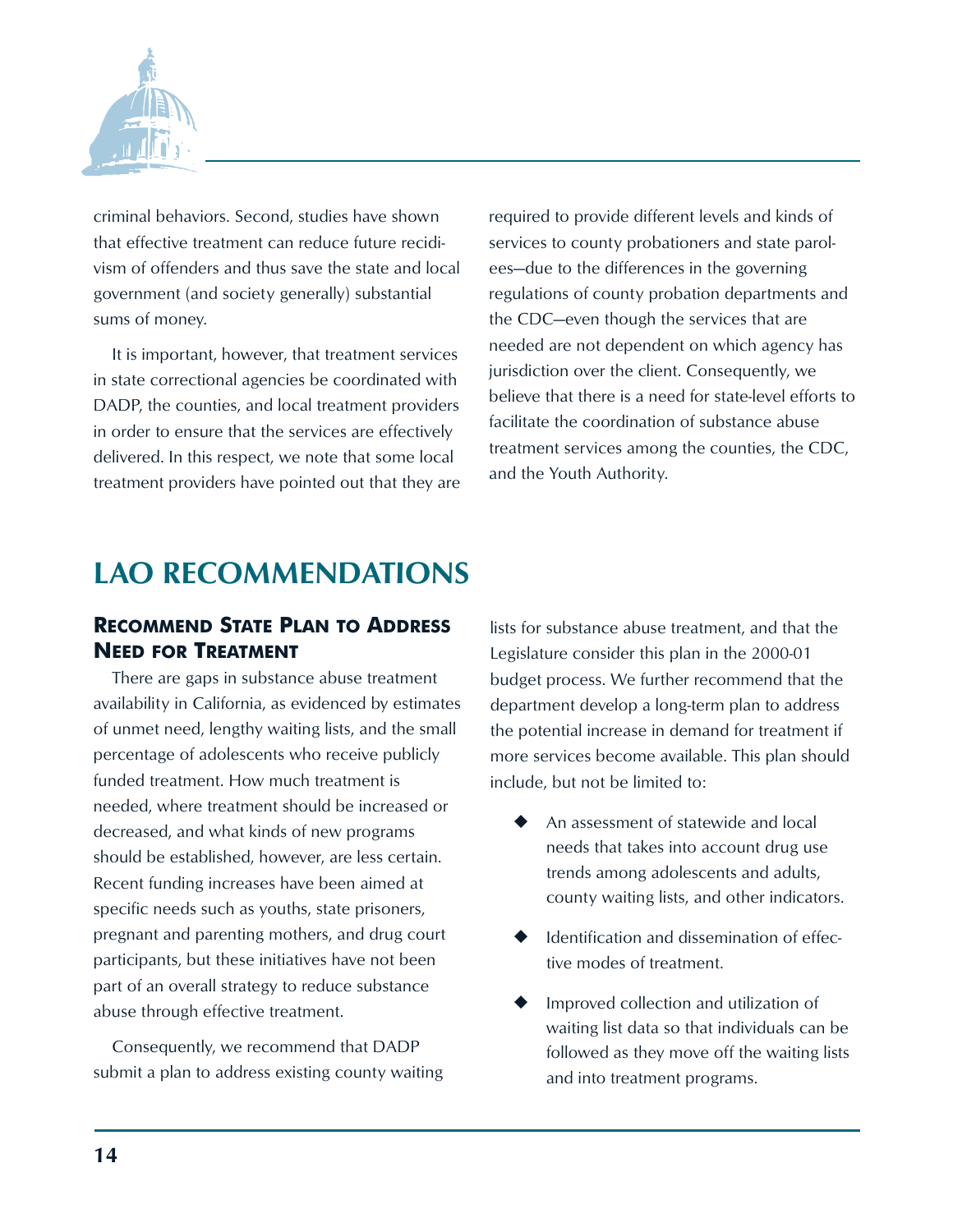- $\blacklozenge$  Recommendations on phasing in treatment expansion to the extent necessary to address potential increases in demand for services, taking into account the need for new providers to be established and new staff to be hired.
- $\blacklozenge$  An assessment of various funding options that could help offset General Fund costs, including anticipated increases in the SAPT Block Grant, consideration of whether existing limitations on Drug/Medi-Cal expenditures should be continued, and federal and private grants.
- Recommendations on the allocation of funds in a manner that takes local needs into account.
- Strategies to overcome the barriers to treatment of adolescents.

Recommendations to facilitate the coordination of service delivery among providers, including the county departments, the state prison system, and the California Youth Authority.

We note that the department recently completed its initial comprehensive statewide household survey to measure substance use and abuse among California adults. The survey collected considerable information, breaking down the sample by poverty level, sex, race, age, and geographic region. The department indicates that it intends to further analyze the data to determine whether any conclusions may be drawn from the information that was collected. This survey, while limited in scope, is an important first step in the assessment of needs at the statewide as well as local level.

# **CONCLUSION**

Although substance abuse treatment is not 100 percent effective, a substantial amount of research indicates that it is cost-effective when considering the benefits to society in general and may be cost-effective to government as well. Available evidence suggests there is a need for increased treatment services for adults and particularly for adolescents, and that regulatory

changes may be warranted in order to facilitate an increase in the treatment options for adolescents.

 In order to address the issues that we have identified, we recommend that the DADP:

<sup>u</sup> *Develop Short-Term and Long-Term Statewide Plans to Address the Need for Treatment Services.* These plans would